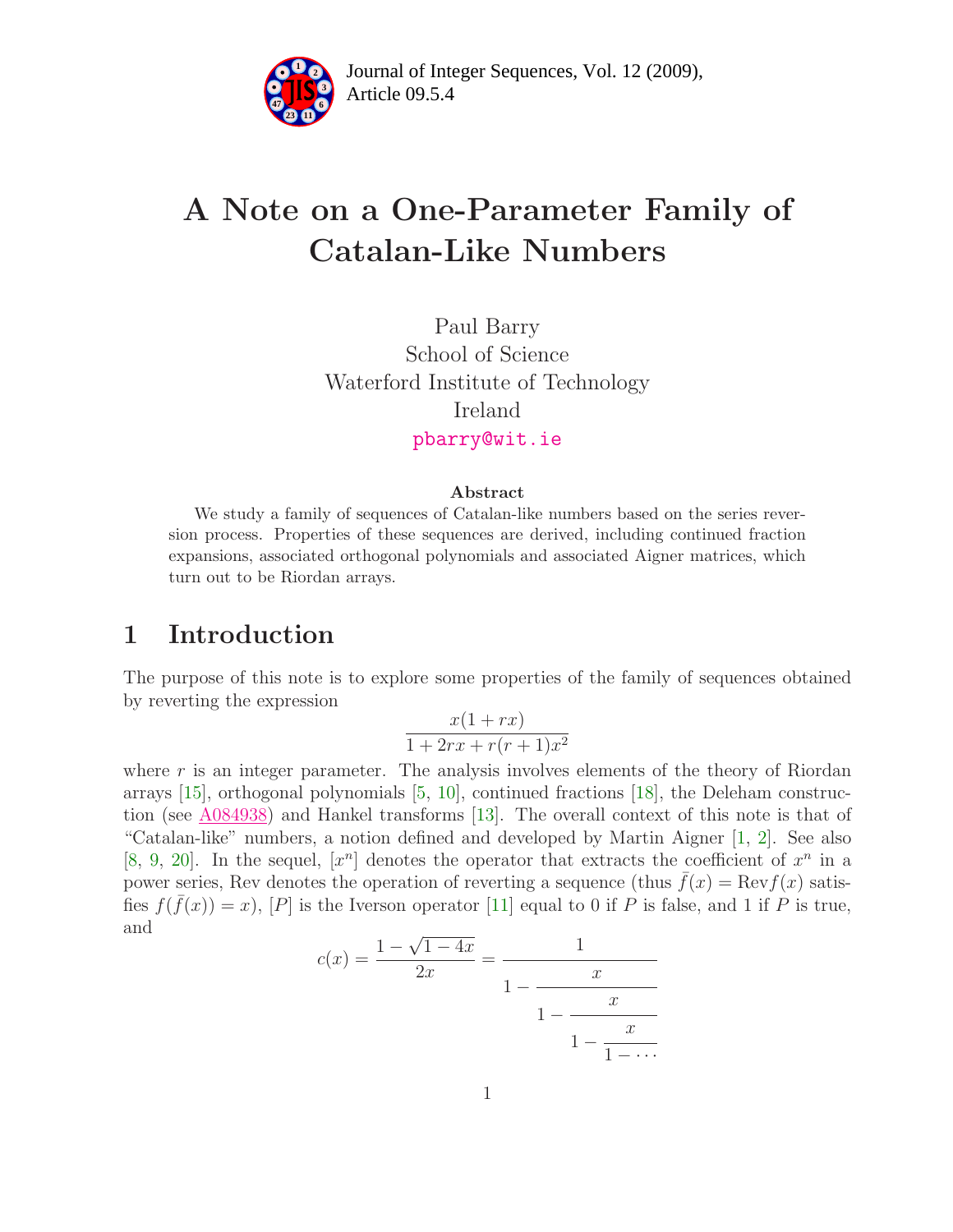is the g.f. of the Catalan numbers  $A000108$ . In addition,  $(g, f)$  will denote a Riordan array whose k-th column has generating function  $g(x)f(x)^k$ . In the next section, we shall provide an introduction to the Riordan group. We recall that a number sequence  $a_n$  is "Catalan-like" if none of the Hankel determinants  $|a_{i+j}|_{i,j=0}^n$  is zero, while a lower-triangular matrix  $(a_{n,k})$ is called an *Aigner matrix* if there exist two sequences  $s_n$  and  $t_n$  such that

$$
a_{0,0} = 1, \quad a_{0,k} = 0 \quad (k > 0)
$$

and

$$
a_{n,k} = a_{n-1,k-1} + s_k a_{n-1,k} + t_{k+1} a_{n-1,k+1} \quad (n,k \ge 1).
$$

The (integer) Hankel transform of the sequence  $a_n$  is the sequence  $h_n$  with general term

$$
h_n = |a_{i+j}|_{i,j=0}^n.
$$

### 2 The Riordan group

The Riordan group [\[15\]](#page-10-0), [\[17\]](#page-11-2), is a set of infinite lower-triangular integer matrices, where each matrix is defined by a pair of generating functions  $g(x) = 1 + g_1 x + g_2 x^2 + \dots$  and  $f(x) = f_1x + f_2x^2 + \dots$  where  $f_1 \neq 0$  [\[17\]](#page-11-2). The associated matrix is the matrix whose *i*-th column is generated by  $g(x)f(x)^i$  (the first column being indexed by 0). The matrix corresponding to the pair g, f is denoted by  $(g, f)$  or  $\mathcal{R}(g, f)$ . The group law is then given by

$$
(g, f) * (h, l) = (g(h \circ f), l \circ f).
$$

The identity for this law is  $I = (1, x)$  and the inverse of  $(g, f)$  is  $(g, f)^{-1} = (1/(g \circ \bar{f}), \bar{f})$ where  $f$  is the compositional inverse of  $f$ .

A Riordan array of the form  $(g(x), x)$ , where  $g(x)$  is the generating function of the sequence  $a_n$ , is called the *sequence array* of the sequence  $a_n$ . Its general term is  $a_{n-k}$ . Such arrays are also called Appell arrays as they form the elements of the Appell subgroup.

If **M** is the matrix  $(g, f)$ , and  $\mathbf{a} = (a_0, a_1, \ldots)'$  is an integer sequence with ordinary generating function  $\mathcal{A}(x)$ , then the sequence **Ma** has ordinary generating function  $g(x)\mathcal{A}(f(x))$ . The (infinite) matrix  $(g, f)$  can thus be considered to act on the ring of integer sequences  $Z^N$  by multiplication, where a sequence is regarded as a (infinite) column vector. We can extend this action to the ring of power series  $\mathbf{Z}[[x]]$  by

$$
(g, f) : \mathcal{A}(x) \longrightarrow (g, f) \cdot \mathcal{A}(x) = g(x)\mathcal{A}(f(x)).
$$

**Example 1.** The binomial matrix **B** is the element  $\left(\frac{1}{1-x}, \frac{x}{1-x}\right)$  $\frac{x}{1-x}$  of the Riordan group. It has general element  $\binom{n}{k}$ <sup>n</sup>). More generally,  $\mathbf{B}^m$  is the element  $\left(\frac{1}{1-mx}, \frac{x}{1-r}\right)$  $\frac{x}{1-mx}$  of the Riordan group, with general term  $\binom{n}{k}$  $\binom{n}{k}m^{n-k}$ . It is easy to show that the inverse  $\mathbf{B}^{-m}$  of  $\mathbf{B}^m$  is given by  $\left(\frac{1}{1+mx}, \frac{x}{1+r}\right)$  $\frac{x}{1+mx}$ ).

The row sums of the matrix  $(g, f)$  have generating function

$$
(g, f) \cdot \frac{1}{1 - x} = \frac{g(x)}{1 - f(x)}
$$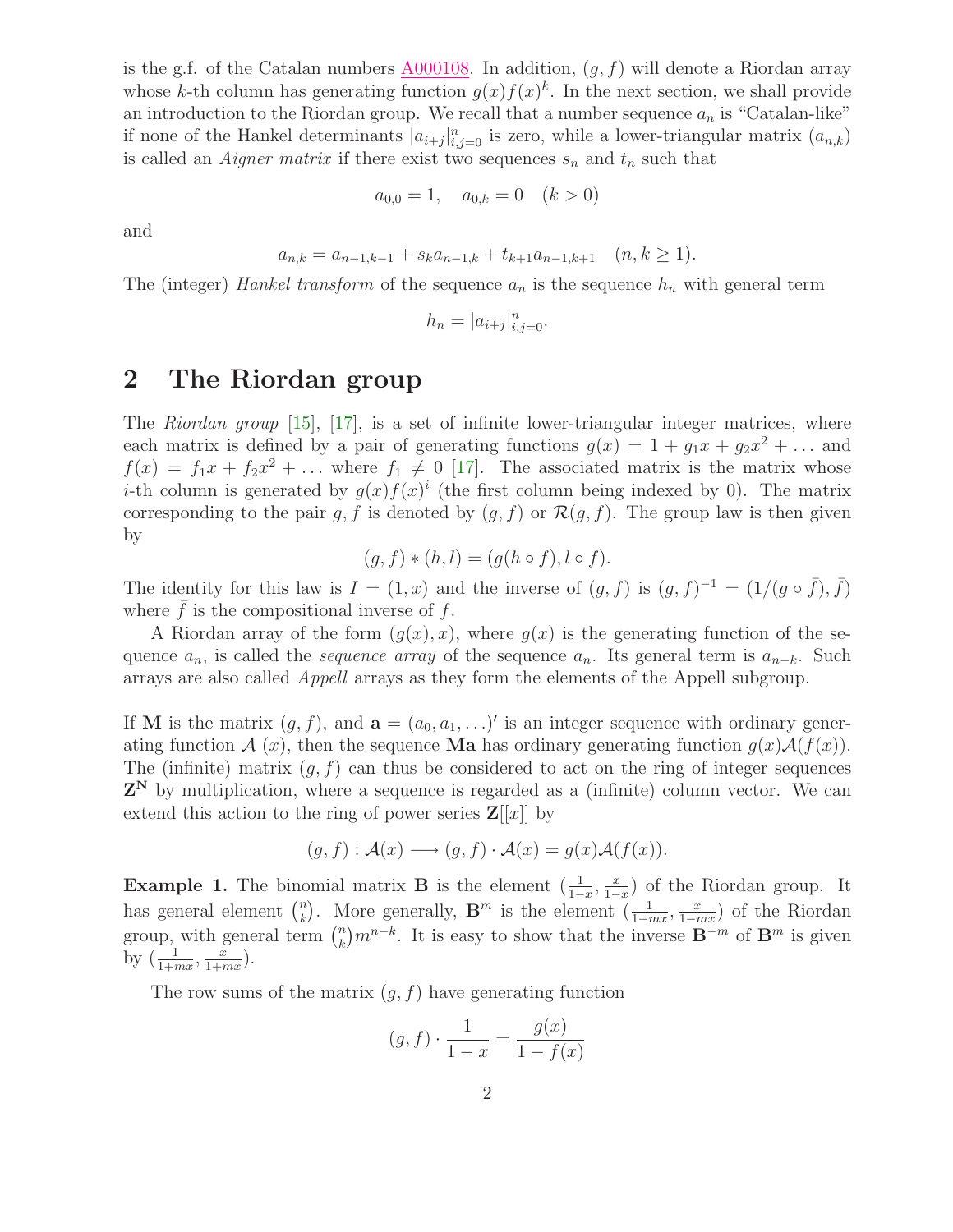while the diagonal sums of  $(g, f)$  (sums of left-to-right diagonals in the North East direction) have generating function  $g(x)/(1 - xf(x))$ . These coincide with the row sums of the "generalized" Riordan array  $(g, xf)$ .i

The bi-variate generating function of the Riordan array  $(g, f)$  is given by  $\frac{g(x)}{1 - yf(x)}$ .

## 3 The sequences  $a_n(r)$

The reversion of the function

$$
\frac{x(1+rx)}{1+2rx+r(r+1)x}
$$

is obtained by solving the equation

$$
\frac{u(1+ru)}{1+2ru+r(r+1)u} = x
$$

for the unknown  $u$ . We obtain

$$
u = \frac{\sqrt{1 - 4rx^2} + 2rx - 1}{2r(1 - (r + 1)x)}.
$$

We now define

$$
a_n(r) = [x^{n+1}] \text{Rev} \frac{x(1+rx)}{1+2rx + r(r+1)x^2}
$$
  
\n
$$
= [x^{n+1}] \frac{\sqrt{1-4rx^2} + 2rx - 1}{2r(1-(r+1)x)}
$$
  
\n
$$
= [x^n] \frac{\sqrt{1-4rx^2} + 2rx - 1}{2xr(1-(r+1)x)}
$$
  
\n
$$
= [x^n] \frac{c(rx^2)}{1-rxc(rx^2)}
$$
  
\n
$$
= [x^n] (c(rx^2), rxc(rx^2)) \cdot \frac{1}{1-x}
$$
  
\n
$$
= [x^n] (c(rx^2), xc(rx^2)) \cdot \frac{1}{1-rx}
$$
  
\n
$$
= \sum_{k=0}^n \frac{k+1}{n+k+2} {n \choose \frac{n-k}{2}} (1+(-1)^{n-k}) r^{\frac{n-k}{2}} r^k
$$
  
\n
$$
= \sum_{k=0}^n \frac{k+1}{n+k+2} {n \choose \frac{n-k}{2}} (1+(-1)^{n-k}) r^{\frac{n+k}{2}}
$$
  
\n
$$
= \sum_{k=0}^n [n \le 2k] {n \choose k} \frac{2k-n+1}{k+1} r^k.
$$

The final equalities above follow from the fact that the general term of the Riordan array

$$
(c(rx^2), xc(rx^2))
$$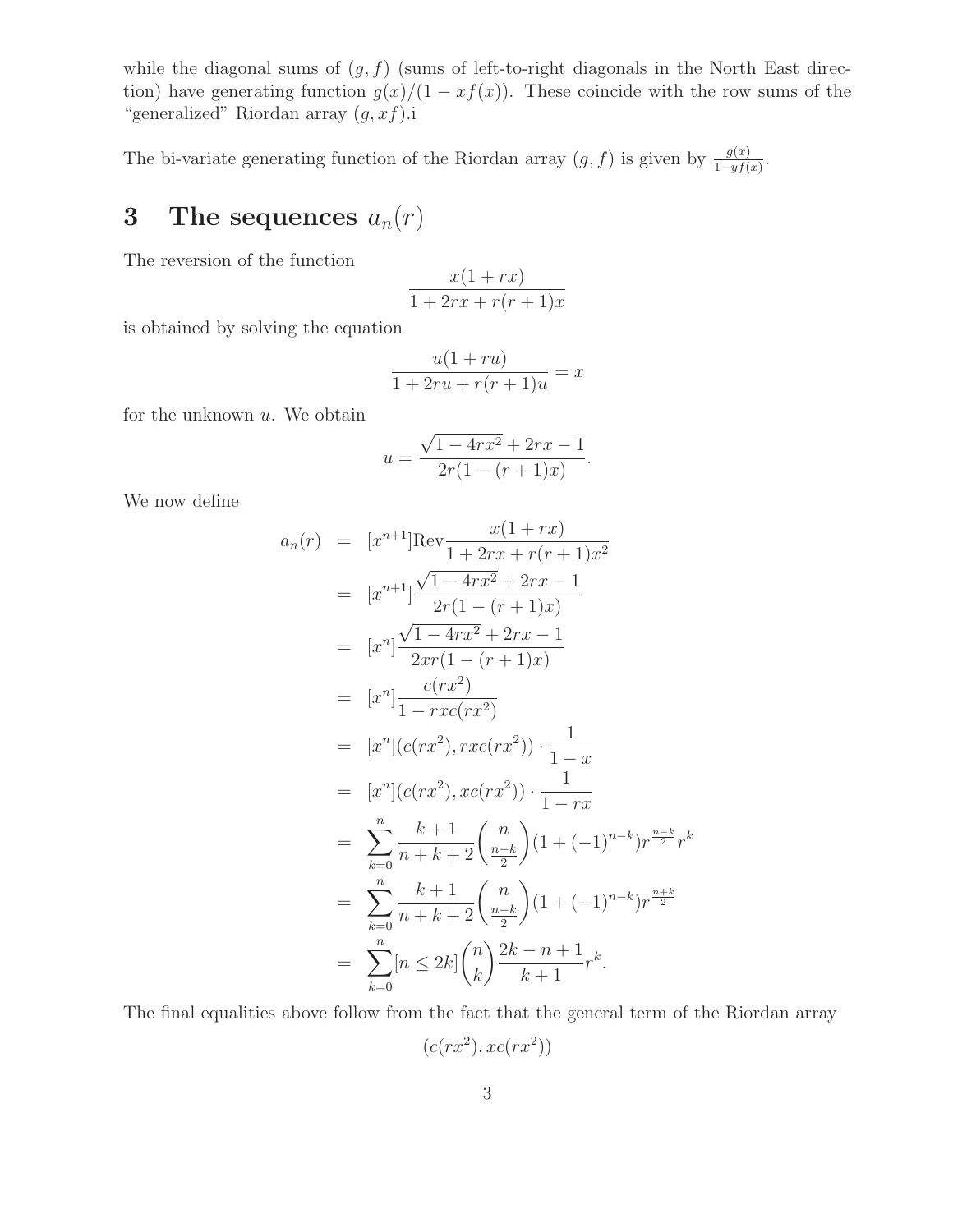is given by

$$
\frac{k+1}{n+k+2} {n \choose \frac{n-k}{2}} (1+(-1)^{n-k}) r^{\frac{n-k}{2}}.
$$

A short table of these sequences is given below.

| $\overline{r}$ | A-number | Reversion of                           |
|----------------|----------|----------------------------------------|
| 1              | A001405  | $x(1+x)$<br>$1+2x+2x^2$                |
| $\overline{2}$ | A151281  | $x(1+2x)$<br>$\frac{1+4x+6x^2}{x}$     |
| 3              | A151162  | $x(1+3x)$<br>$1+6x+12x^2$              |
|                | A151254  | $x(1+4x)$<br>$1+8x+20x^2$              |
| 5              | A156195  | $x(1+5x)$<br>$\frac{1+10x+30x^2}{x^2}$ |
| 6              | A156361  | $x(1+6x)$<br>$+12x+42x^2$              |

For example,  $a_n(1)$  is the sequence of central binomial numbers  $\binom{n}{n}$  $\binom{n}{\lfloor \frac{n}{2} \rfloor}$ , while  $a_n(3)$  counts the number of walks within  $\mathbb{N}^3$  (the first octant of  $\mathbb{Z}^3$ ) starting at  $(0,0,0)$  and consisting of n steps taken from  $\{(-1, 0, 0), (1, 0, 0), (1, 0, 1), (1, 1, 0)\}$  [\[3\]](#page-10-9).

### 4 Continued fractions

We have

$$
\frac{c(rx^2)}{1 - rxc(rx^2)} = \frac{1}{\frac{1}{c(rx^2)} - rx} \n= \frac{1}{1 - rx + (\frac{1}{c(rx^2)} - 1)} \n= \frac{1}{1 - rx + \frac{1 - c(rx^2)}{c(rx^2)} \n= \frac{1}{1 - rx - rx^2c(rx^2)} \n= \frac{1}{1 - rx - \frac{rx^2}{1 - \frac{rx^2}{1 - \frac{rx^2}{1 - \dots}}}}.
$$

.

Thus the generating function of  $a_n(r)$  is given by the continued fraction above. An immediate consequence of this is that  $a_n(r)$  has Hankel transform  $r^{n+1 \choose 2}$  [\[12,](#page-10-10) [18\]](#page-11-0). This proves that these numbers are "Catalan-like"  $(r \neq 0)$ . We note that the above implies that the bi-variate generating function of the Riordan array

$$
(c(rx^2), xc(rx^2))
$$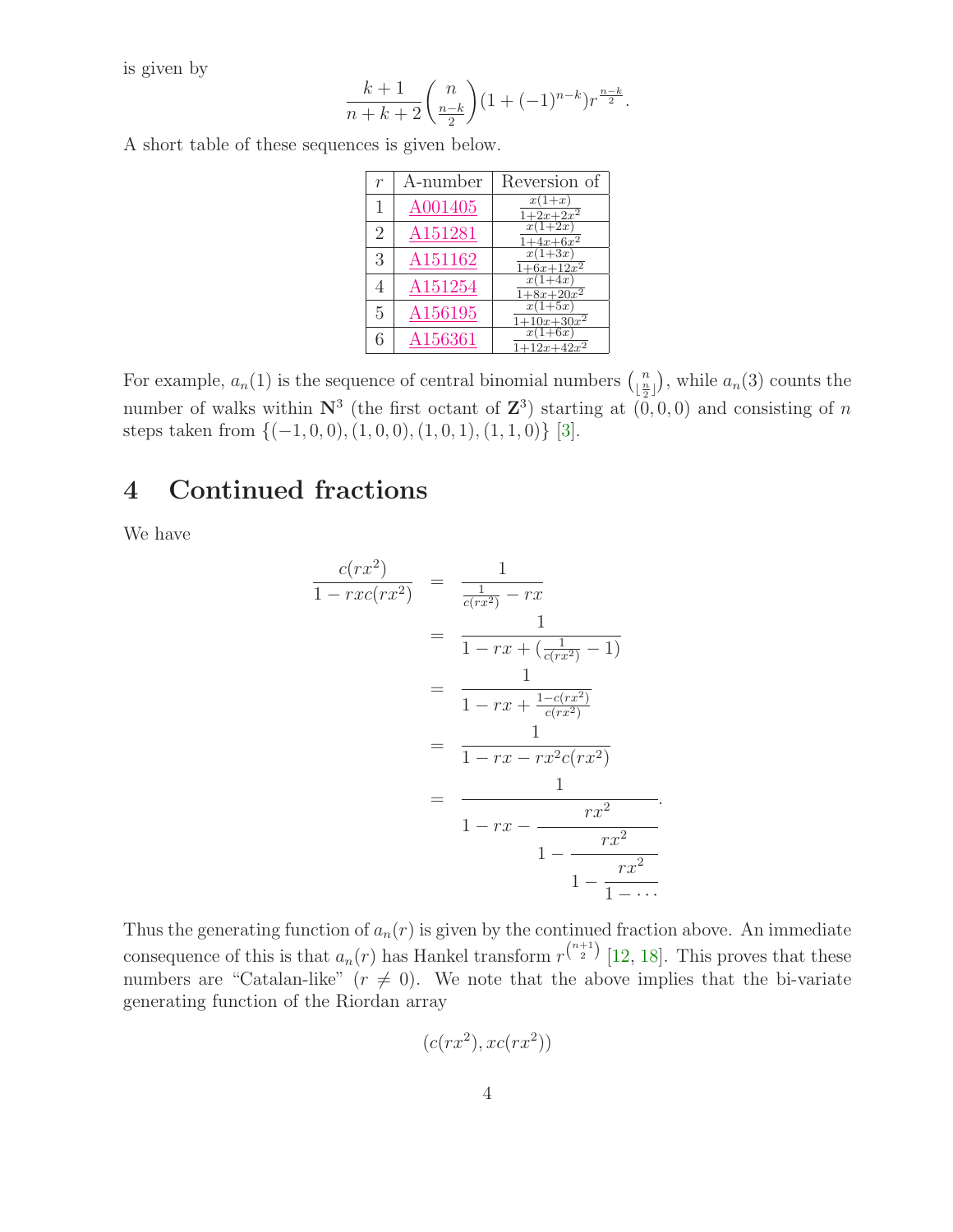is given by

$$
\cfrac{1}{1 - xy - \cfrac{rx^2}{1 - \cfrac{rx^2}{1 - \cfrac{rx^2}{1 - \cdots}}}}
$$

1

while that of the generalized Riordan array

$$
(c(rx^2), rxc(rx^2))
$$

is given by

$$
\cfrac{1}{1 - rxy - \cfrac{rx^2}{1 - \cfrac{rx^2}{1 - \cfrac{rx^2}{1 - \cdots}}}}.
$$

There is another link to continued fractions, via the *Deleham construction*. For the purposes of this note, we define this as follows. Given two sequences  $r_n$  and  $s_n$ , we use the notation

$$
r \quad \Delta \quad s = [r_0, r_1, r_2, \ldots] \quad \Delta \quad [s_0, s_1, s_2, \ldots]
$$

to denote the number triangle whose bi-variate generating function is given by

$$
\cfrac{1}{1 - \cfrac{(r_0x + s_0xy)}{1 - \cfrac{(r_1x + s_1xy)}{1 - \cfrac{(r_2x + s_2xy)}{1 - \cdots}}}}.
$$

In this instance, we follow Deleham in  $\underline{\mbox{A120730}}$  $\underline{\mbox{A120730}}$  $\underline{\mbox{A120730}}$  by taking  $r_n$  to be the sequence that begins

$$
0, 1, -1, 0, 0, 1, -1, 0, 0, 1, -1, 0, \ldots
$$

and  $s_n$  to be the sequence that begins

$$
1, 0, 0, -1, 1, 0, 0, -1, 1, 0, 0, -1, 1, 0, \ldots
$$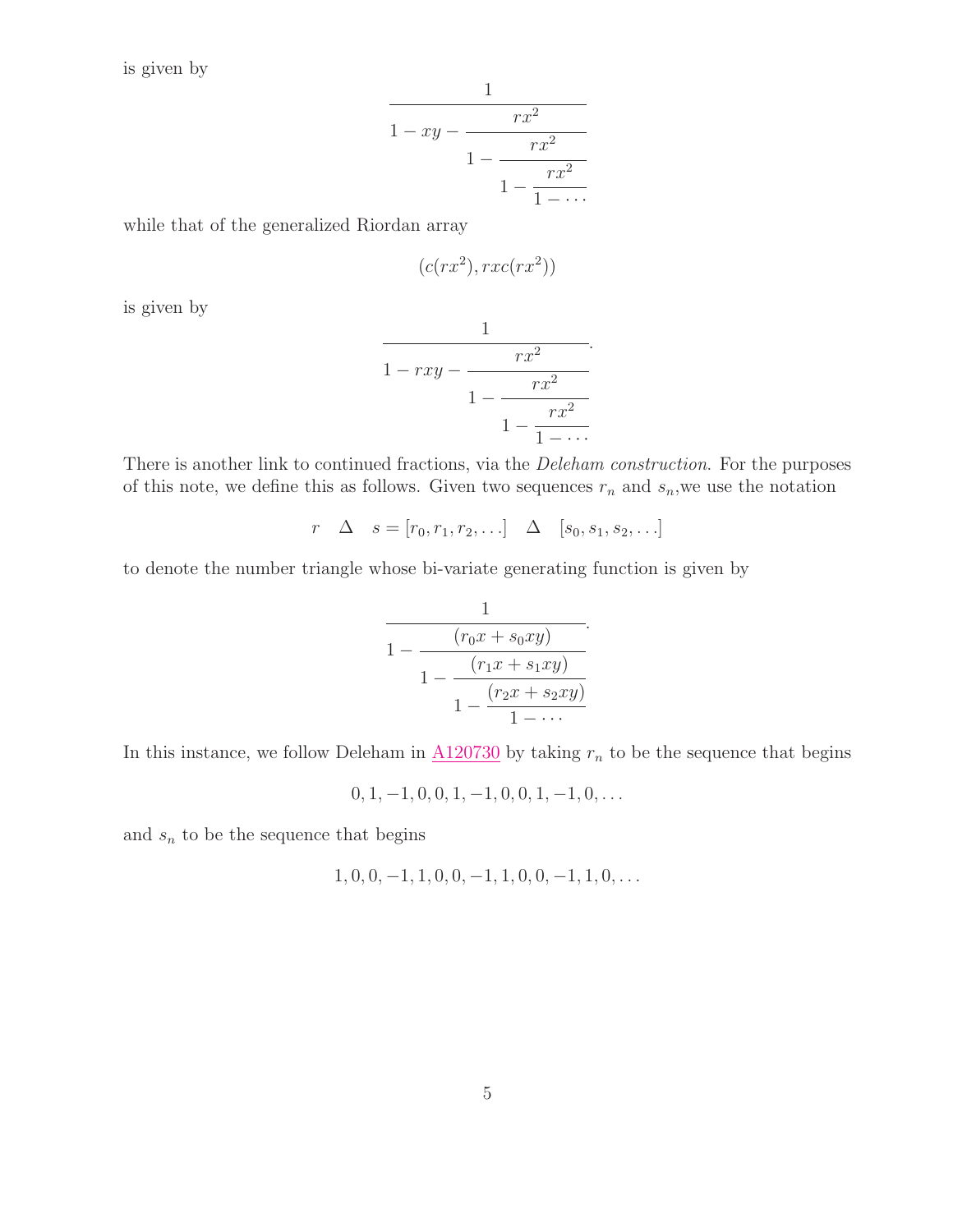(extending periodically). We thus arrive at the number triangle with bi-variate generating function



This is the triangle with general term

$$
[n \le 2k] \binom{n}{k} \frac{2k - n + 1}{k + 1}.
$$

A consequence of the fact that

$$
a_n(r) = \sum_{k=0}^{n} [n \le 2k] \binom{n}{k} \frac{2k - n + 1}{k + 1} r^k
$$

is that the generating function of  $a_n(r)$  may also be expressed as

$$
\cfrac{1}{1-\cfrac{rx}{1-\cfrac{x}{1+\cfrac{x}{1-\cfrac{rx}{1-\cfrac{rx}{1+\cfrac{rx}{1+\cfrac{rx}{1+\cfrac{rx}{1-\cdots}}}}}}}}.
$$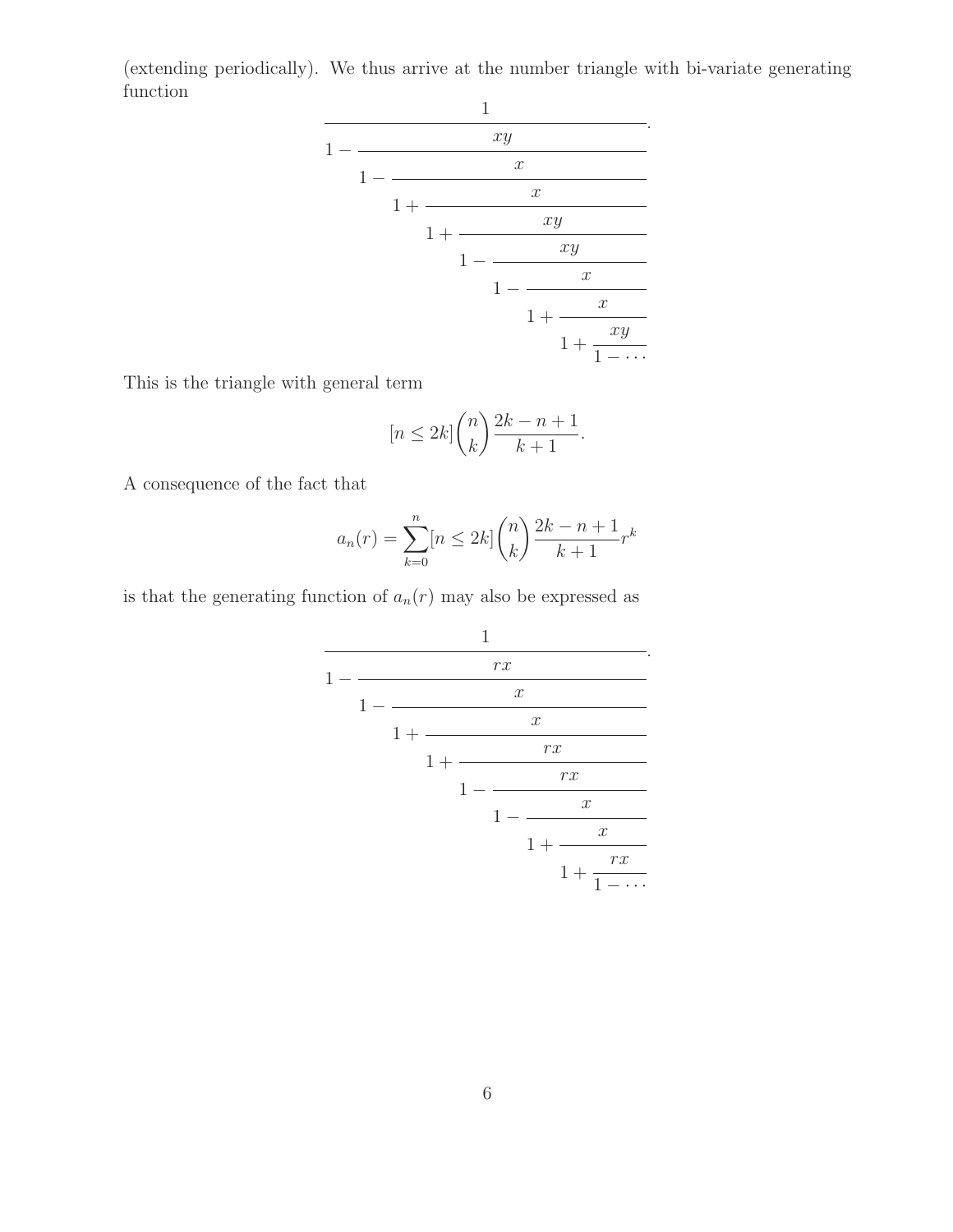For example, the generating function of the central binomial numbers  $\binom{n}{n}$  $\lfloor \frac{n}{2} \rfloor$  can be expressed as



Similarly the generating function of the sequence with g.f. given by  $\frac{c(2x^2)}{1-2xc^2}$  $\frac{c(2x)}{1-2xc(2x^2)}$ , or  $\underline{A151281}$  $\underline{A151281}$  $\underline{A151281}$ (the number of walks within  $N^2$  (the first quadrant of  $\mathbb{Z}^2$ ) starting at  $(0,0)$  and consisting of n steps taken from  $\{(-1, 0), (1, 0), (1, 1)\}\)$ , can be expressed as a continued fraction as follows :



# $5$   $LDL<sup>t</sup>$  decomposition and orthogonal polynomials

We let  $\mathbf{H} = \mathbf{H}(r)$  denote the Hankel matrix of the sequence  $a_n(r)$ , with general element  $a_{i+j}(r)$ . The theory of "Catalan-like" numbers ensures us that

#### $H = LDL^t$

where **D** is a diagonal matrix, and  $\mathbf{L} = \mathbf{L}(r)$  is a lower-triangular matrix with 1's on the diagonal. Moreover,  $L^{-1}$  is the coefficient array of a family of orthogonal polynomials [\[14,](#page-10-11) [19\]](#page-11-3). Given that the Hankel transform of  $a_n(r)$  is  $r^{\binom{n+1}{2}}$ , it is clear from the theory that in fact

$$
\mathbf{D} = \text{Diag}\{1, r, r^2, r^3, \ldots\}.
$$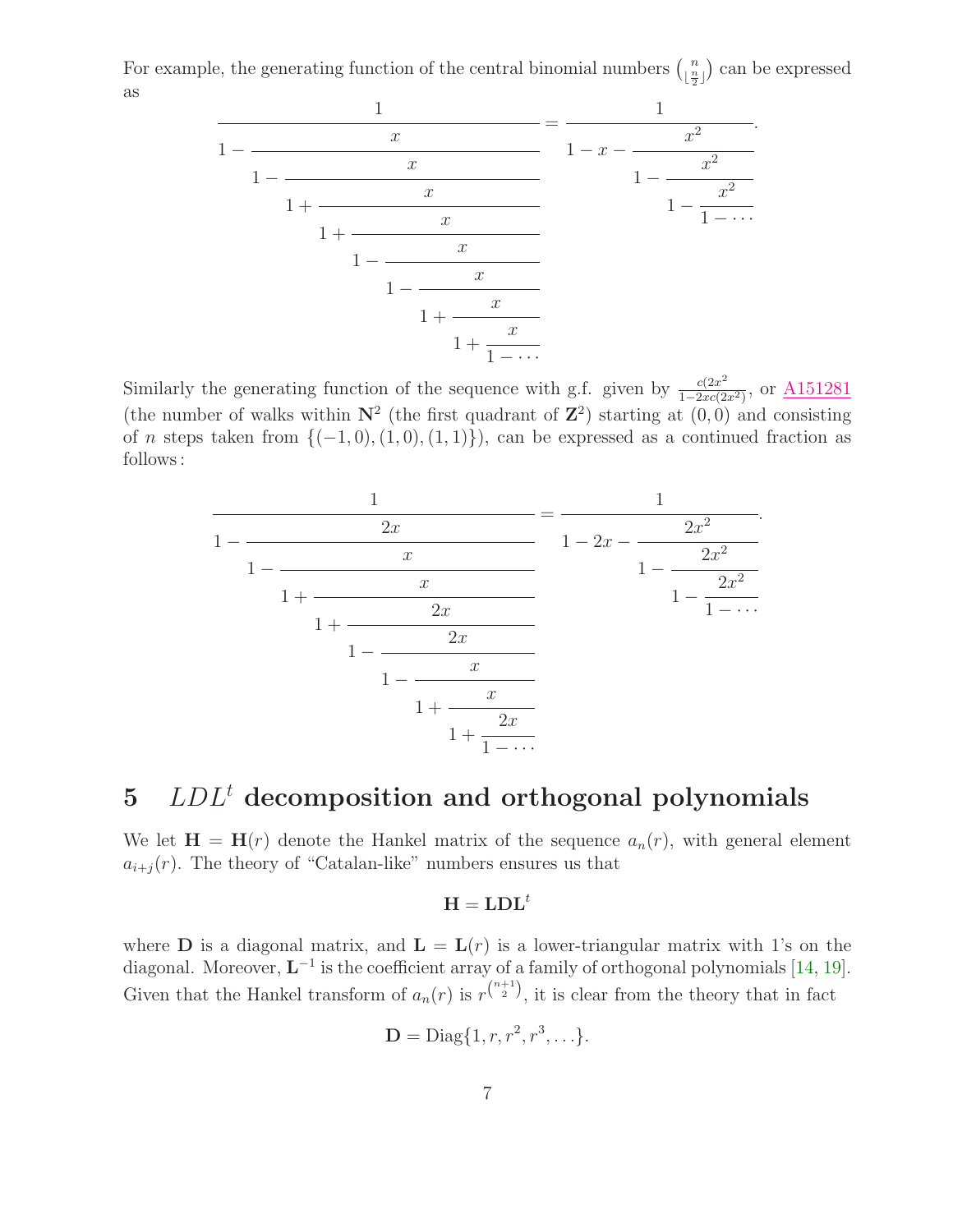We obtain

$$
\mathbf{L} = \left(\frac{c(rx^2)}{1 - rxc(rx^2)}, xc(rx^2)\right),\,
$$

and

$$
\mathbf{L}^{-1} = \left(\frac{1-rx}{1+rx^2}, \frac{x}{1+rx^2}\right).
$$

This latter matrix has general term

$$
(-r)^{\lfloor \frac{n-k+1}{2} \rfloor} \binom{n-\lfloor \frac{n-k+1}{2} \rfloor}{\lfloor \frac{n-k}{2} \rfloor}.
$$

The matrix  $L^{-1}$  is the coefficient array of a set of generalized Chebyshev polynomials of the third kind. To see this, we first let

$$
U_n(x;r) = \sum_{k=0}^{\lfloor \frac{n}{2} \rfloor} \binom{n-k}{k} (-r)^k (2x)^{n-2k}.
$$

 $U_n(x; 1)$  corresponds to the usual Chebyshev polynomials of the second kind. The family of polynomials

 $U_n(x/2;r)$ 

has coefficient array

$$
\left(\frac{1}{1+rx^2}, \frac{x}{1+rx^2}\right).
$$

The generalized Chebyshev polynomials of the third kind can then be defined to be

$$
V_n(x;r) = U_n(x;r) - rU_{n-1}(x;r).
$$

(Again,  $r = 1$  corresponds to the usual Chebyshev polynomials of the third kind [\[4\]](#page-10-12)). Then  $L^{-1}$  is the coefficient array of the orthogonal polynomials  $V_n(x/2; r)$ . We can easily verify that these polynomials satisfy the three-term recurrence

$$
V_{n+2}(x/2; r) = xV_{n+1}(x/2; r) - rV_n(x/2; r).
$$

**Example 2.** We take the case  $r=3$ . Then we get

$$
\mathbf{L}(3) = \left( \begin{array}{cccccc} 1 & 0 & 0 & 0 & 0 & 0 & \dots \\ 3 & 1 & 0 & 0 & 0 & 0 & \dots \\ 12 & 3 & 1 & 0 & 0 & 0 & \dots \\ 45 & 15 & 3 & 1 & 0 & 0 & \dots \\ 180 & 54 & 18 & 3 & 1 & 0 & \dots \\ 702 & 234 & 63 & 21 & 3 & 1 & \dots \\ \vdots & \vdots & \vdots & \vdots & \vdots & \vdots & \ddots \end{array} \right)
$$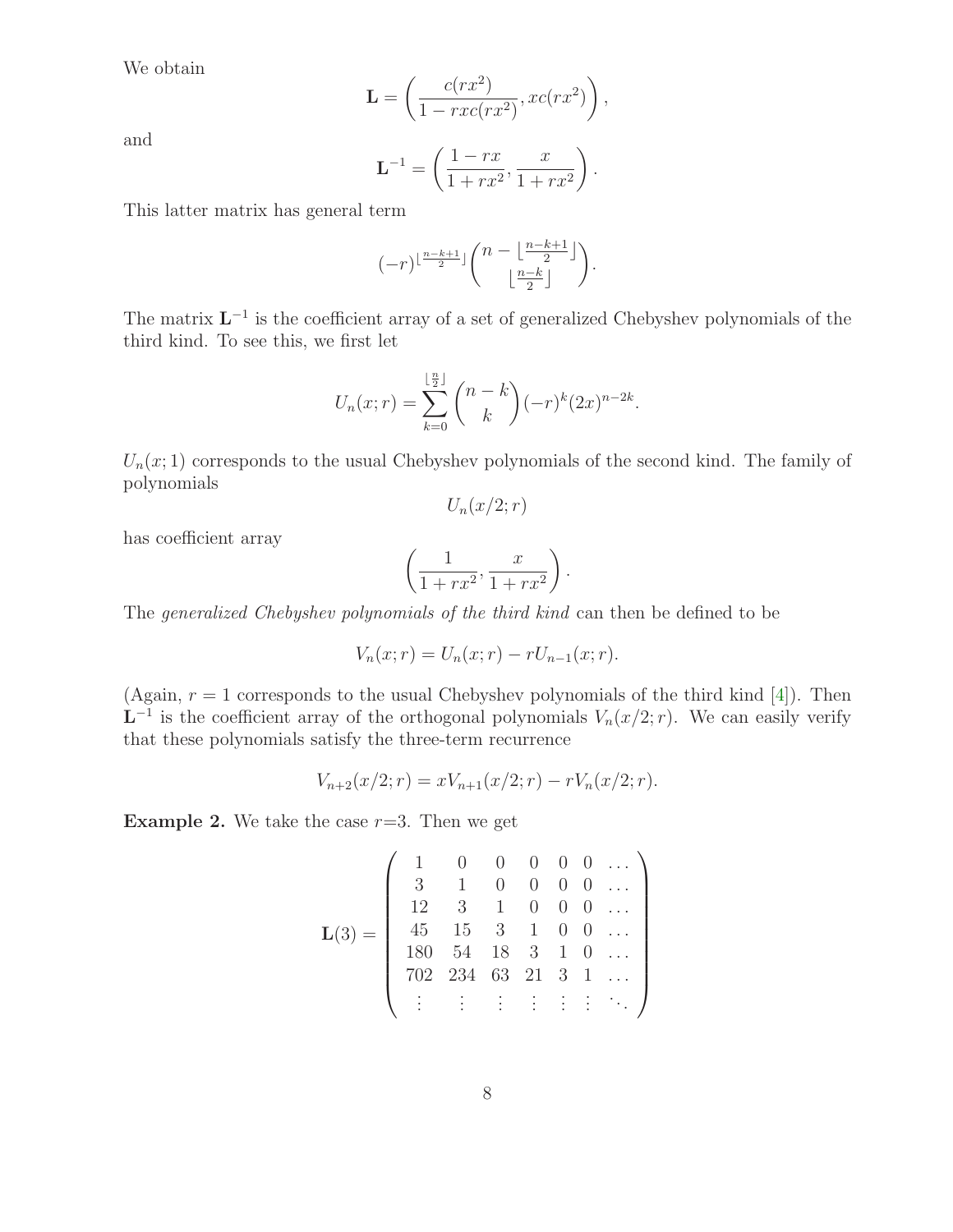and

$$
\mathbf{L}(3)^{-1} = \left( \begin{array}{cccccc} 1 & 0 & 0 & 0 & 0 & 0 & \dots \\ -3 & 1 & 0 & 0 & 0 & 0 & \dots \\ -3 & -3 & 1 & 0 & 0 & 0 & \dots \\ 9 & -6 & -3 & 1 & 0 & 0 & \dots \\ 9 & 18 & -9 & -3 & 1 & 0 & \dots \\ -27 & 27 & 27 & -12 & -3 & 1 & \dots \\ \vdots & \vdots & \vdots & \vdots & \vdots & \vdots & \ddots \end{array} \right).
$$

 $L(3)$  is an Aigner matrix for the sequences  $3, 0, 0, 0, \ldots$  and  $3, 3, 3, \ldots$ . Thus for instance

$$
702 = 3 \cdot 180 + 3 \cdot 54, \qquad 234 = 180 + 3 \cdot 18.
$$

The generalized Chebyshev polynomials of the third kind associated to  $a_n(3)$  begin

$$
1, x-3, x^2-3x-3, x^3-3x^2-6x-9, \dots
$$

### 6 Moment representation

By means of the Stieltjes transform [\[10\]](#page-10-2), we can establish that

$$
a_n(r) = \frac{1}{2\pi} \int_{-2\sqrt{r}}^{2\sqrt{r}} x^n \frac{\sqrt{4r - x^2}}{r(r + 1 - x)} dx + \frac{r - 1}{r} (r + 1)^n.
$$

### 7 Production matrices

It is instructive to examine the production matrices  $[6, 7]$  $[6, 7]$  of some of the Riordan arrays involved in this note. The Riordan array

$$
(c(rx^2), xc(rx^2))
$$

has production matrix

$$
\left(\begin{array}{cccccc} 0 & 1 & 0 & 0 & 0 & 0 & \dots \\ r & 0 & 1 & 0 & 0 & 0 & \dots \\ 0 & r & 0 & 1 & 0 & 0 & \dots \\ 0 & 0 & r & 0 & 1 & 0 & \dots \\ 0 & 0 & 0 & r & 0 & 1 & \dots \\ 0 & 0 & 0 & 0 & r & 0 & \dots \\ \vdots & \vdots & \vdots & \vdots & \vdots & \vdots & \ddots \end{array}\right)
$$

while the generalized Riordan array

$$
(c(rx^2), rxc(rx^2))
$$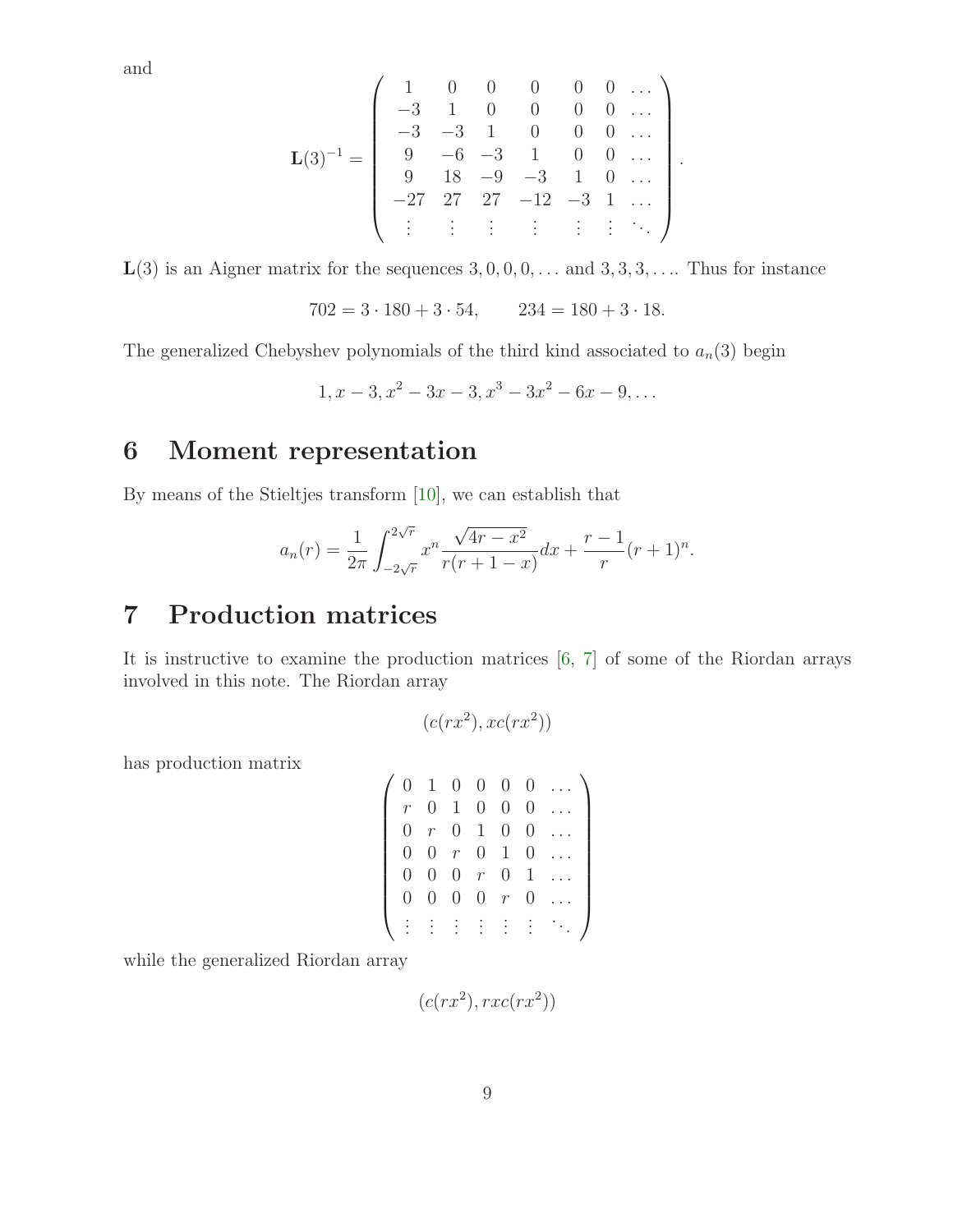has production matrix

$$
\left(\n\begin{array}{cccccc}\n0 & r & 0 & 0 & 0 & 0 & \dots \\
1 & 0 & r & 0 & 0 & 0 & \dots \\
0 & 1 & 0 & r & 0 & 0 & \dots \\
0 & 0 & 1 & 0 & r & 0 & \dots \\
0 & 0 & 0 & 1 & 0 & r & \dots \\
0 & 0 & 0 & 0 & 1 & 0 & \dots \\
\vdots & \vdots & \vdots & \vdots & \vdots & \vdots & \ddots\n\end{array}\n\right)
$$

.

The Riordan array

$$
\mathbf{L} = \left(\frac{c(rx^2)}{1 - rxc(rx^2)}, xc(rx^2)\right)
$$

has production matrix

| $\boldsymbol{r}$ | 1                | 0            | 0                                 | 0             | $\theta$         |  |
|------------------|------------------|--------------|-----------------------------------|---------------|------------------|--|
| $\boldsymbol{r}$ | $\theta$         | $\mathbf{1}$ | $\hspace{.08cm} 0 \hspace{.08cm}$ | 0             | $\left( \right)$ |  |
| $\left( \right)$ | $\mathcal{r}$    | U            | 1                                 | 0             | $\left( \right)$ |  |
| $\left( \right)$ | $\theta$         | $\,r$        | 0                                 | $\mathbf{1}$  | 0                |  |
| 0                | $\theta$         | O            | $\,r$                             | 0             |                  |  |
| $\left( \right)$ | $\left( \right)$ | 0            | 0                                 | $\mathcal{r}$ | 0                |  |
|                  |                  |              |                                   |               |                  |  |

which confirms that its first column, which is  $a_n(r)$ , has generating function given by the continued fraction

$$
\cfrac{1}{1-rx-\cfrac{rx^2}{1-\cfrac{rx^2}{1-\cdots}}}.
$$

**L** is thus the Aigner matrix for the sequences  $s_n$  given by  $r, 0, 0, 0, \ldots$  and  $t_n$  given by  $r, r, r, \ldots$ 

## 8  $a_n(r)$  as row sums

Following [\[9\]](#page-10-7), it is possible to exhibit the sequences  $a_n(r)$  as the row sums of a given number triangle. In effect, the matrix  $\mathbf{LB}^{-1}$ , where **B** is the Binomial matrix with general term  $\binom{n}{k}$  $\binom{n}{k}$ (Pascal's triangle,  $\underline{A007318}$ ), has row sums equal to  $a_n(r)$ . This matrix is the inverse of

$$
\left(\frac{1}{1-x}, \frac{x}{1-x}\right) \cdot \left(\frac{1-rx}{1+rx^2}, \frac{x}{1+rx^2}\right) = \left(\frac{1-(r+1)x}{1-2x+(r+1)x^2}, \frac{x(1-x)}{1-2x+(r+1)x^2}\right).
$$

We may verify this algebraically: the row sums of

$$
LB^{-1} = \left(\frac{c(rx^2)}{1 - rxc(rx^2)} \frac{1}{1 + xc(rx^2)}, \frac{xc(rx^2)}{1 + xc(rx^2)}\right)
$$

do have generating function  $\frac{c(rx^2)}{1 - rcc(rx)}$  $\frac{c(rx)}{1-rxc(rx^2)}$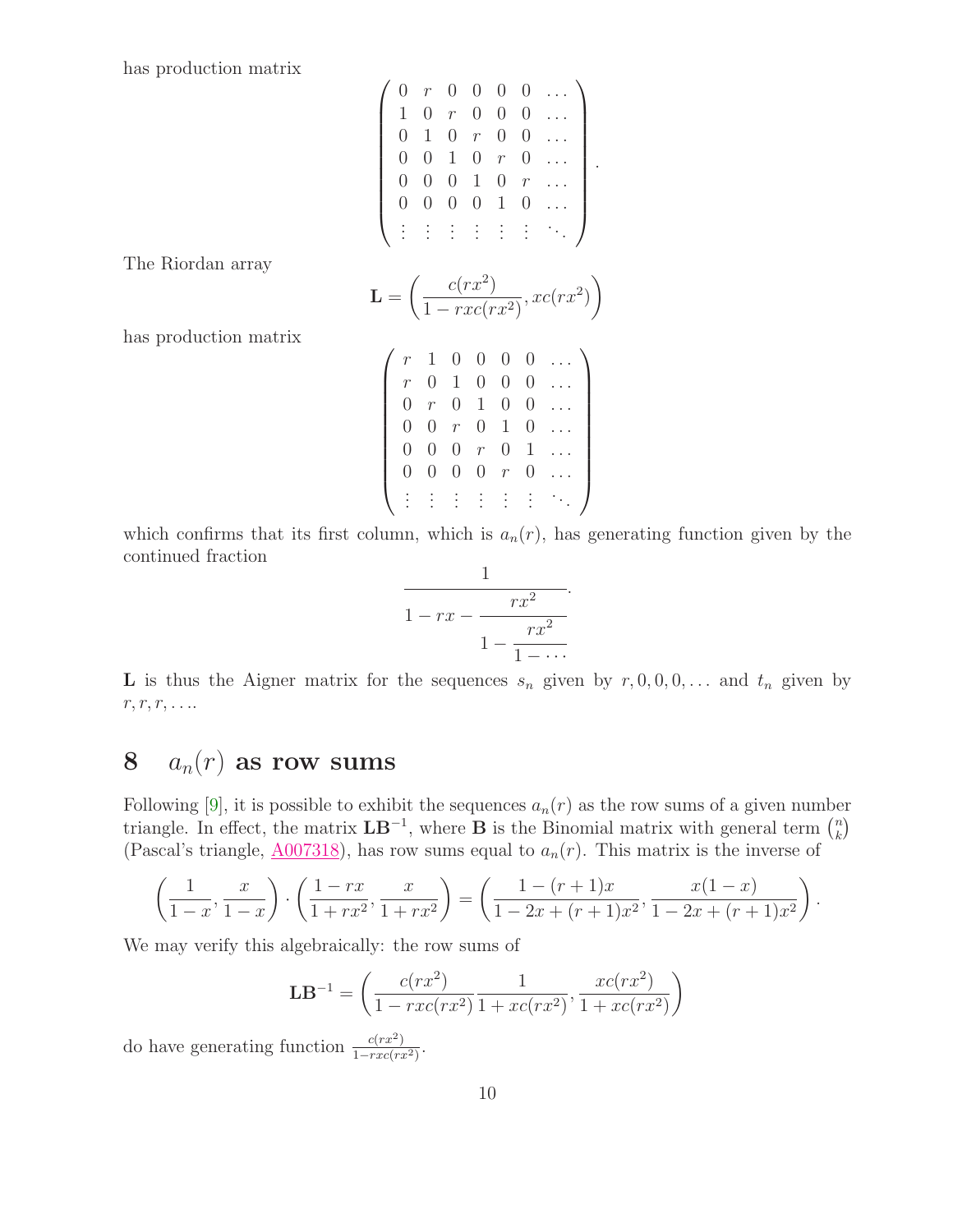### <span id="page-10-4"></span>References

- <span id="page-10-5"></span>[1] M. Aigner, Catalan-like numbers and determinants, J. Combin. Theory Ser. A 87 (1999), 33–51.
- [2] M. Aigner, Catalan and other numbers: a recurrent theme, in: H. Crapo and D. Senato, eds., Algebraic Combinatorics and Computer Science, Springer Italia, Milan, 2001, pp. 347–390.
- <span id="page-10-12"></span><span id="page-10-9"></span>[3] A. Bostan and M. Kauers, Automatic classification of restricted lattice walks, arXiv:0811.2899v1. Available electronically at <http://arxiv.org/abs/0811.2899> .
- <span id="page-10-1"></span>[4] L. Boyadjiev and R. Scherer, On the Chebyshev polynomials, Kuwait J. Sci. Engrg. 28 (2001), 227–239.
- <span id="page-10-13"></span>[5] T. S. Chihara, An Introduction to Orthogonal Polynomials, Gordon and Breach, New York, 1978.
- <span id="page-10-14"></span>[6] E. Deutsch, L. Ferrari, and S. Rinaldi, Production matrices, Adv. in Appl. Math 34 (2005), 101–122.
- <span id="page-10-6"></span>[7] E. Deutsch, L. Ferrari, and S. Rinaldi, Production matrices and Riordan arrays, <http://arxiv.org/abs/math/0702638v1> .
- [8] L. Ferrari, E. Pergola, R. Pinzani and S. Rinaldi, Some applications arising from the interactions between the theory of Catalan-like numbers and the ECO method, available electronically at <http://www.dsi.unifi.it/~ferrari/applecoadm.pdf>
- <span id="page-10-7"></span><span id="page-10-2"></span>[9] L. Ferrari and R. Pinzani, Catalan-like numbers and succession rules, *Pure Math. Appl.* 16 (2005), 229–250.
- <span id="page-10-8"></span>[10] W. Gautschi, Orthogonal Polynomials: Computation and Approximation, Clarendon Press, Oxford, 2003.
- <span id="page-10-10"></span>[11] R.L. Graham, D.E. Knuth and O. Patashnik, Concrete Mathematics: A Foundation for Computer Science, 2e, Addison-Wesley, 1994.
- [12] C. Krattenthaler, Advanced determinant calculus, math.CO/9902004. Available electronically at <http://arxiv.org/abs/math/9902004>
- <span id="page-10-3"></span>[13] J. W. Layman, [The Hankel transform and some of its properties,](http://www.cs.uwaterloo.ca/journals/JIS/VOL4/LAYMAN/hankel.html) J. Integer Seq. 4 (2001), Article 01.1.5.
- <span id="page-10-11"></span>[14] P. Peart and W-J. Woan, [Generating functions via Hankel and Stieltjes matrices,](http://www.cs.uwaterloo.ca/journals/JIS/VOL3/PEART/peart1.html) J. Integer Seq. 3 (2000), Article 00.2.1.
- <span id="page-10-0"></span>[15] L. W. Shapiro, S. Getu, W-J. Woan and L.C. Woodson, The Riordan group, Discr. Appl. Math. 34 (1991) 229–239.